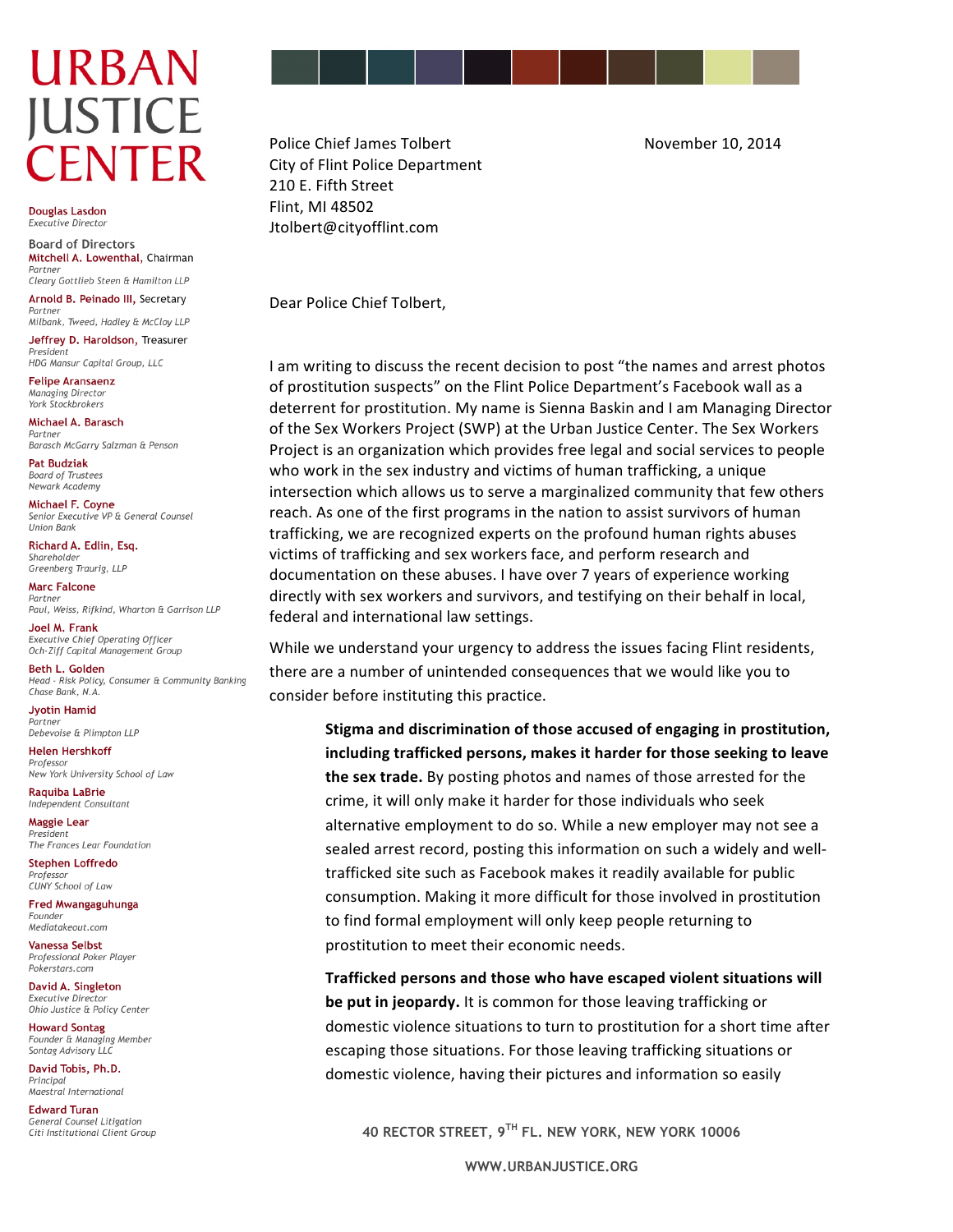publicly available can expose these individuals to traffickers and abusers, leaving them vulnerable to further victimization and violence.

**This will not deter individuals from engaging in prostitution.** As a services organization, we hear on a daily basis the reasons for engaging in the sex trade, and they are overwhelmingly about meeting economic need. Publicly shaming those who have engaged in prostitution will not address the underlying reasons for their decisions, nor will it address those issues for others who are considering trading sex.

To more effectively address the reasons why people engage in prostitution, we urge you to instead encourage and support the City of Flint to:

- Create economic opportunities for those seeking living-wage work including job training programs
- Increase the availably of long-term shelter services for both young and of-age individuals, as many who engage in sexual exchange are facing homelessness and housing instability
- Engage with social service organizations to provide information, instead of arrest, for those who may be involved in prostitution

As a service organization that sees the reasons why people enter the sex trade on a daily basis, we urge you to reconsider this decision. Over the coming days, we will also be reaching out to organizations and advocates who may also be concerned with this news to contribute their perspectives as well. Many of the organizations which work with those in the sex trade have come up against the same challenges or employment, stigma and discrimination which this tactic will only exacerbate.

We hope you will reconsider this plan, which will publicly shame those only accused of a crime that is so often motivated by economic need and circumstances which can be addressed in other ways.

Thank you for your time,

uffer

Sienna Baskin, Esq. Managing Director, Sex Workers Project Urban Justice Center